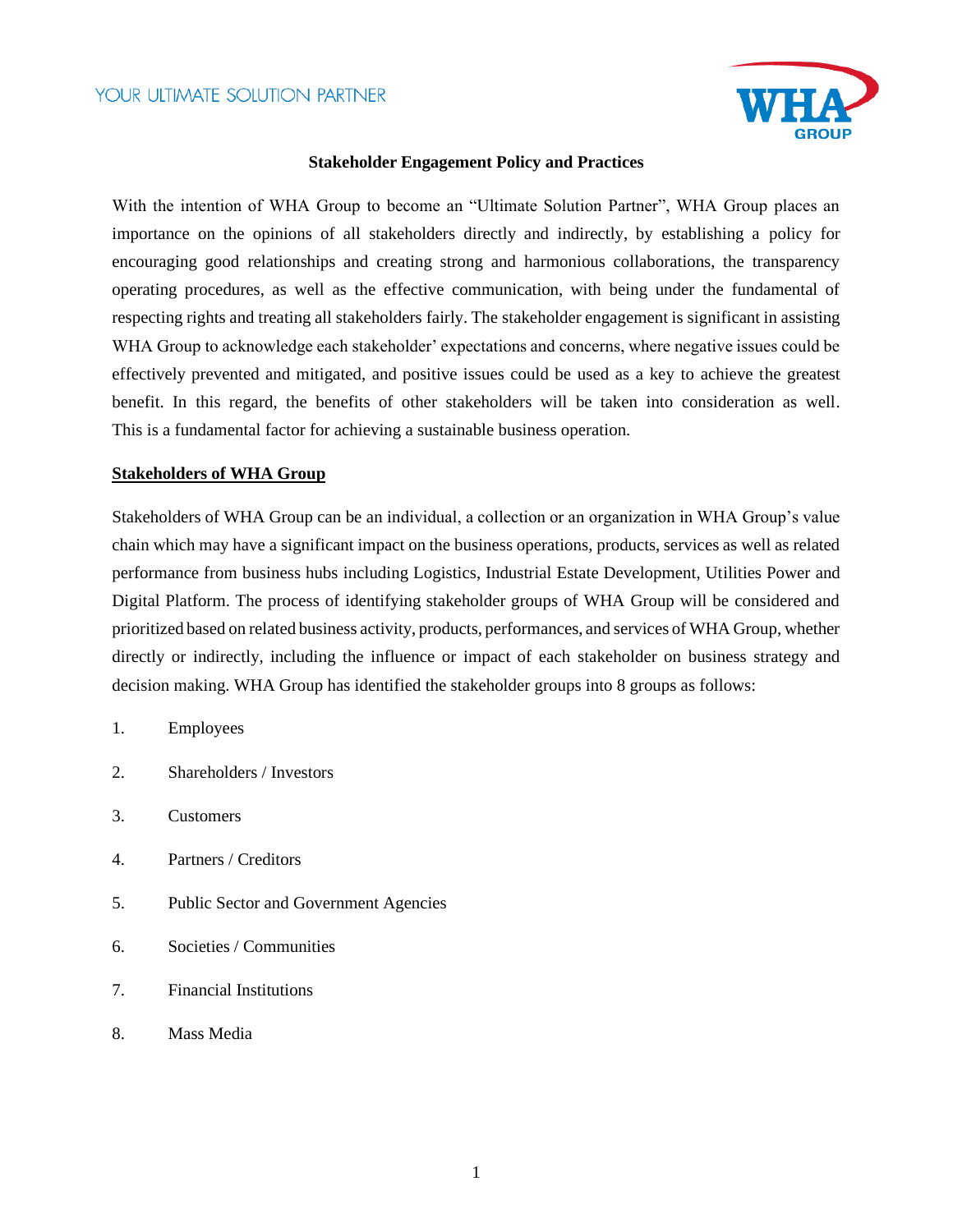

### **Stakeholder Management**

WHA Group has imposed stakeholder management guidelines for encouraging good relationships with each stakeholder according to the circumstances and environment. Executive Committee and related Management are responsible for managing stakeholders. The processes and steps are as follows:



- **1. Identification and Assessment of Stakeholder Prioritization** according to the level of impact form WHA Group's operations, and the level of influence that stakeholders have on WHA Group's operations as well as identifying the main responsible person to manage this matter.
- **2. Stakeholder Group Issue Analysis b**ased on opinions and concerns of stakeholders conveyed through various participation activities and other communication channels to analyze the needs, expectations, and concerns of each stakeholder, and to analyze risk and opportunity in each stakeholder group to develop management plan.
- **3. Management** covering development plan and stakeholder engagement plan. Operating the stakeholder engagement with each stakeholder group including having intimate and consistent communication with the stakeholders in order to achieve an accurate understanding, responding and solving issues or initiating acceptable resolution.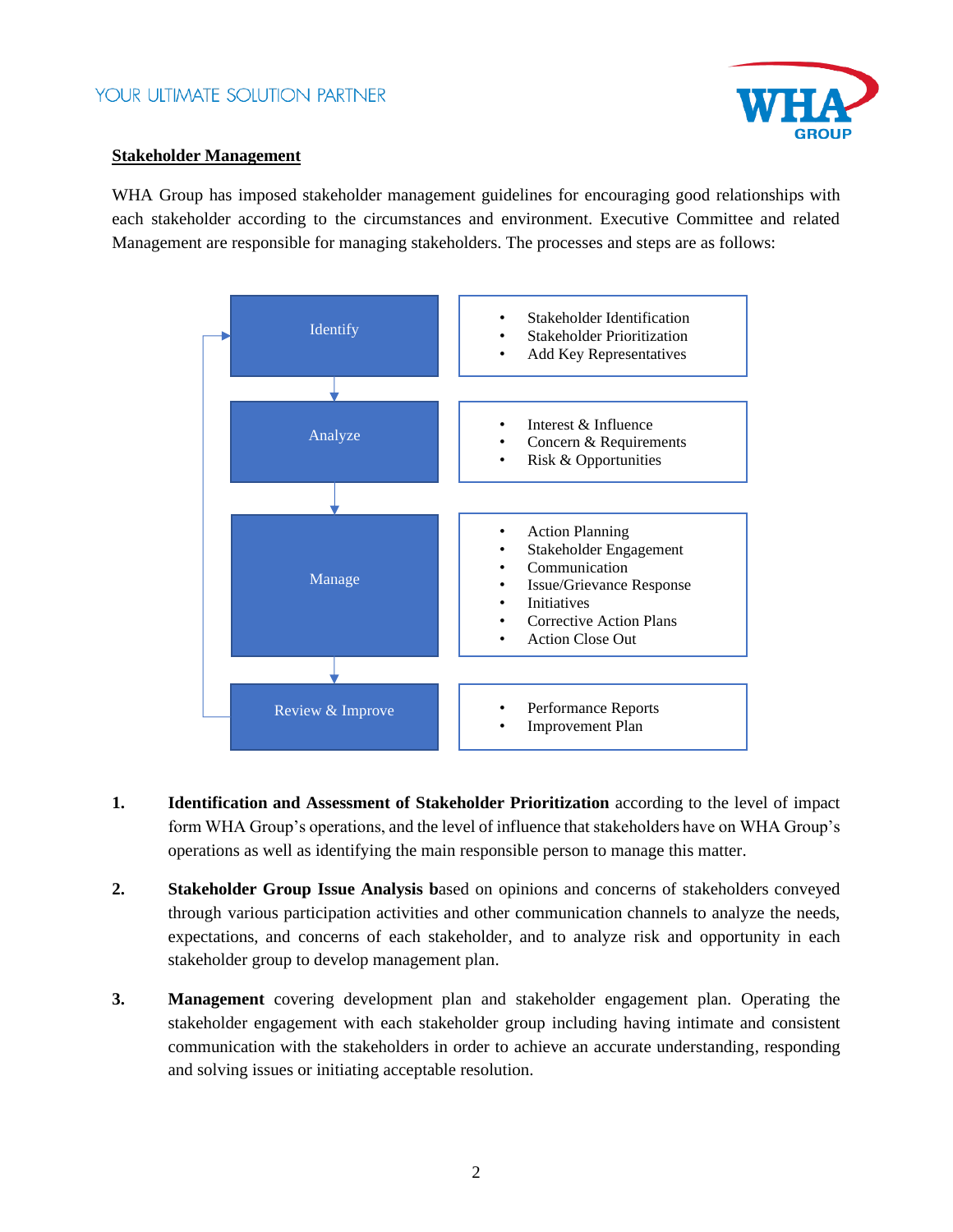

**4. Review and Improvement** WHA Group will prepare a performance evaluation and report on the treatment of stakeholders covering the scope of operations, impacts, acquisitions as well as the benefits derived from treating stakeholders from WHA Group's performance. WHA Group will consistently improve the treatment of stakeholders along with develop an action plan and follow up the collaborative process to keep it up to date.

### **WHA Group's Stakeholder Engagement Policy and Practices**

WHA Group realizes an importance of all groups of stakeholders. In operating our business, we also concern the rights of all stakeholders.

### **1. Policies and Practices on Employees**

WHA Group realizes that its employees are valuable resources, regardless of working in any part and is the factor of its success of achievement with utmost value. Therefore, the Compnay's policy is to treat its employees equitably on the opportunity, compensation, appointment, and transfer, including potentiality development in order to comply with the policy. WHA Group has designated the guidelines as follows:

- (1) To treat its employees with civility and respect their individualism.
- (2) To give fair compensation, including to set up a provident fund and to give priority to taking care of their welfare.
- (3) To take care of the working environment to have safety toward life and property of the employees and to have the hygiene at the workplace.
- (4) Making with integrity on an appointment and transfer, including giving a reward and punishment based on the knowledge, ability, and suitability of the respective employees.
- (5) Prioritize development of knowledge, capability, and skill of the employees by encouraging them to have training and seminar from inside and outside the company by giving a thorough opportunity regularly. It is to develop the capability of the employees to have potential capability on working with professionalism. Annual training budget will be provided to the employees so that they can develop their expertise, experience, and ability to work efficiently.
- (6) To listen to the opinions and recommendations based on the professional knowledge of the employees.
- (7) To abide by the law and regulations involved with the employees strictly.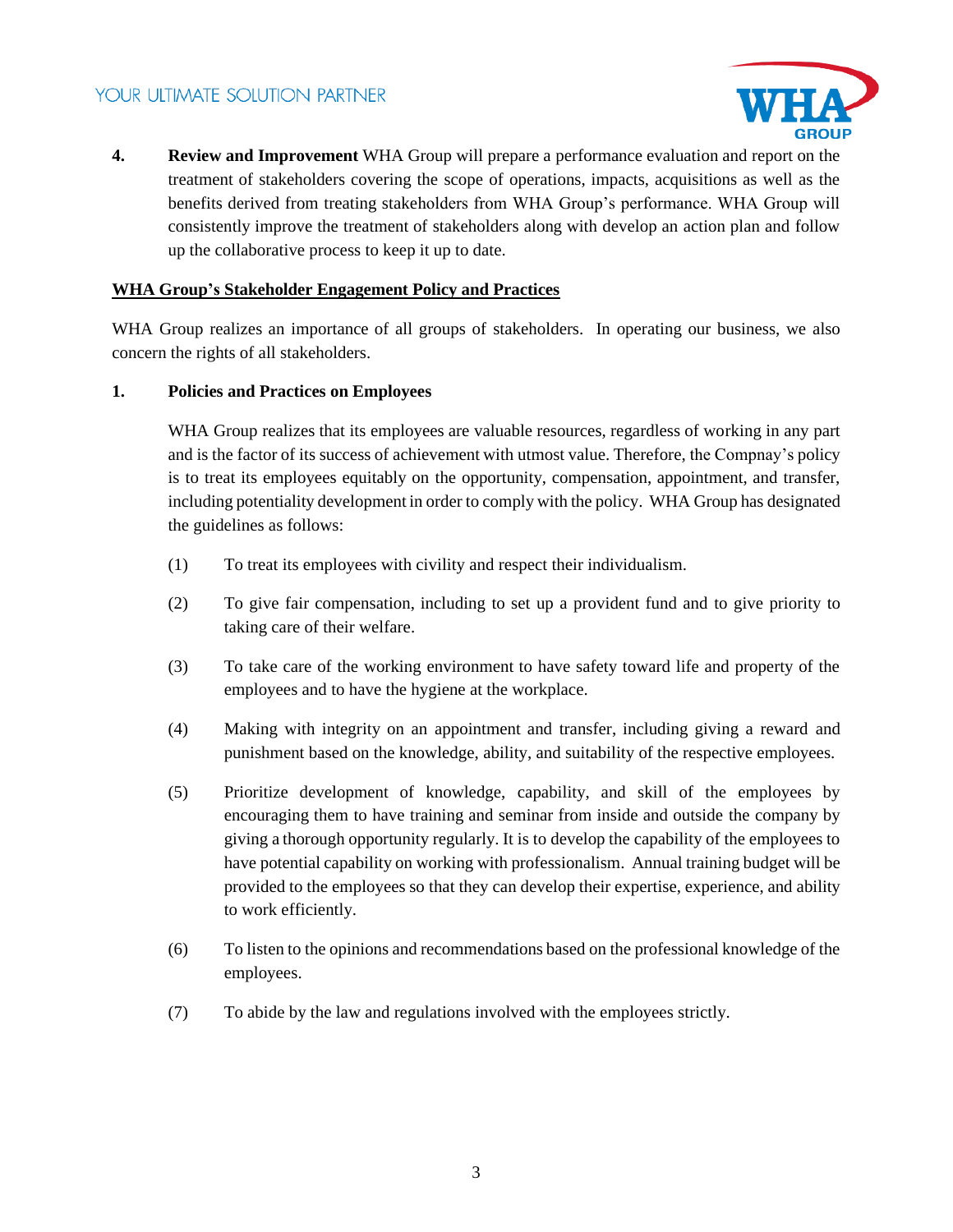

(8) To give fair and suitable compensation to the employees by considering from the knowledge, ability, qualifications, practical appropriateness, performance measurement and evaluation on individual basis in accordance with the balanced scorecard including a survey of the external labor marke under the same business and other businesses as well as the group company's profitability performance in each year.

### **2. Policies and Practices on Shareholders / Investors**

WHA Group always recognizes that the shareholders are owners. WHA Group has a duty to build long term additional value to the shareholders. WHA Group has designated practical guidelines as follows:

- (1) To perform the duty with integrity, including any decision-making according to the professional principles with duty of care, prudence and equity to both major and minor shareholders for benefit maximization of the shareholders in overall.
- (2) To present a report on the group company status, operating results, financial status, accounting, and other reports regularly and completely in accordance with reality.
- (3) To notify all the shareholders equally on the future trends of the organization both on the positive and negative sides, based on the possibility with supportive information and justification.
- (4) Do not seek self-benefit and for other people by using any insider information not revealed to the public or any implementation in the form that may cause a conflict of interest.

### **3. Policies and Practices on Customers**

The company realizes the importance of its customers, then it has designated the practical guidelines as follows:

- (1) To serve the customers with civility and anxiousness, together with the hospitality service that is sincere, willing, deliberate, and attentive to take care of the customers as a relative with expedition, correctness and reliability.
- (2) To keep the customers' confidentiality and do not exploit it for undue self-benefit or for the related persons.
- (3) To give accurate information and news correctly, sufficiently and in time to the customers so that they will be informed of WHA Group's services without exaggerated propaganda to cause misunderstanding on the quality or any conditions on the services.
- (4) To give advice on WHA Group's services efficiency for the maximum benefits of the customers.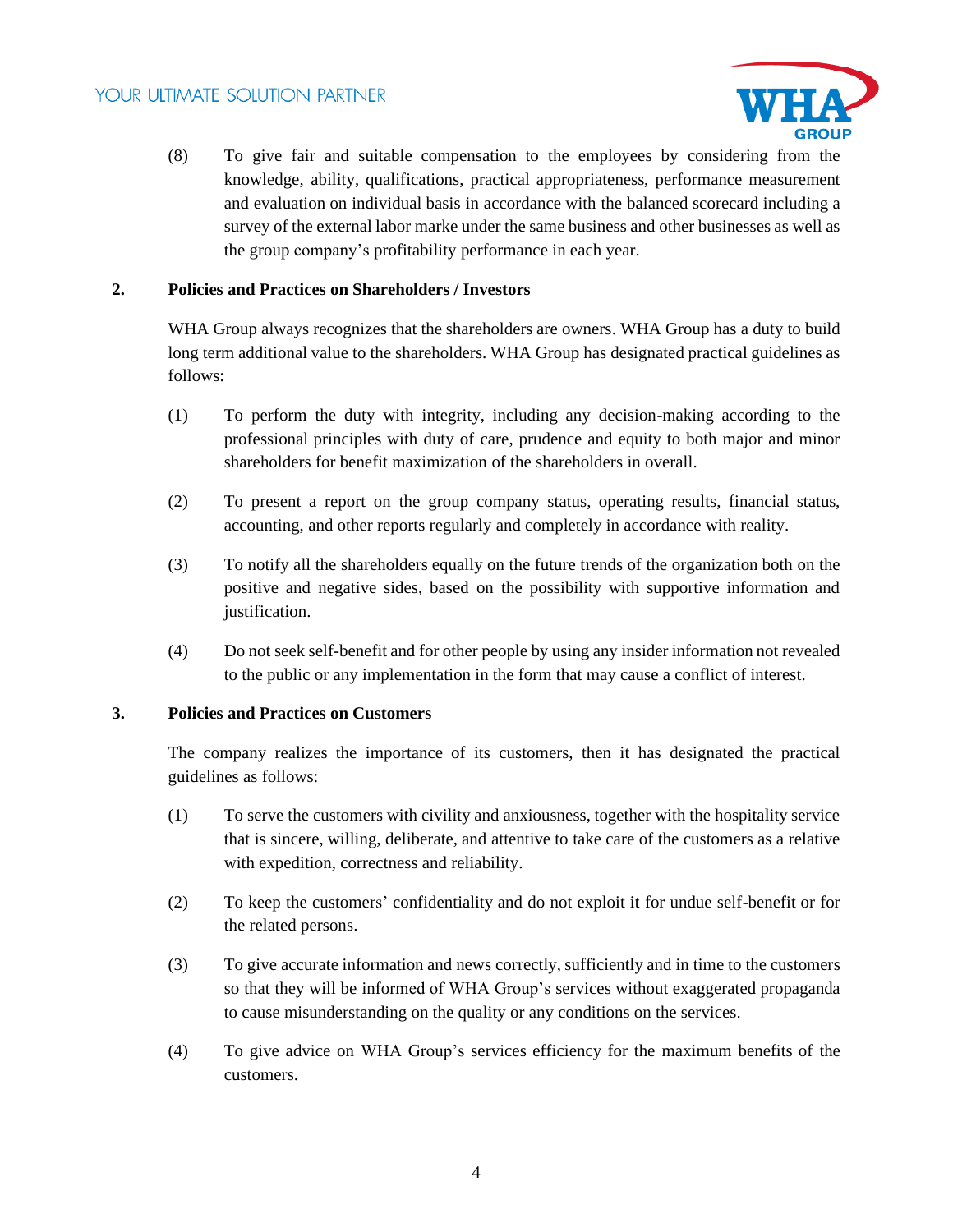

### **4. Policies and practices on Partners / Creditors**

WHA Group has a policy for its employees to treat all of its trade partners and/or creditors with equity, integrity and fairness considering the maximum benefit based on the fair compensation by both parties. It shall avoid the situation that can cause a conflict of interest, solving negotiations based on the business relations. The guidelines are as follows:

- (1) Not to claim or receive or pay any benefits in bad faith to partners and/or creditors.
- (2) In the case where there is any information that the claim, receipt or payment of any benefits was made in bad faith, details must be disclosed to partners and/or creditors and the problems should be solved fairly and promptly
- (3) To strictly comply with conditions as agreed upon. In case of non-compliance with any commitments, creditors shall be informed in advance in order to jointly come to a solution.
- (4) WHA Group shall treat creditors as important partners. The company, therefore, aims to comply with all commitments under relevant contracts between the company and its creditors, including not to disclose any information which may cause damage to the creditors. In case of non-compliance with any commitments under the agreements, the company will inform the creditors in advance to seek a solution, including guarantee conditions, capital management and event of default.
- (5) WHA Group has a policy relating to the procurement to assort partners or contractors categorized by group of distributors and service providers/ contractors pursuant to predetermined criteria on grouping partners or contractors.
- (6) WHA Group has a policy to support local business by procuring things from contractors or distributors from qualified local companies.

### **5. Policies and Practices on Public Sector and Government Agencies**

WHA Group has determined that transactions with Public Sector / Government Agencies must be strictly in compliance with relevant laws and regulations. It is prohibited to attract or engage in any act that could provide an incentive for government officers to commit any inappropriatemanner or wrongful act.

### **6. Policies and Practices on Communities**

WHA Group has a policy to conduct business that is beneficial to the economy, society, and environment by adhering to the practice as a good citizen and in compliance with relevant law and regulations. It also participates to promote and raise the life and social quality level where the company is located to have better quality together with its growth. It also has a policy to promote participation with various agencies in the society, community and nearby area on education, security service and others.